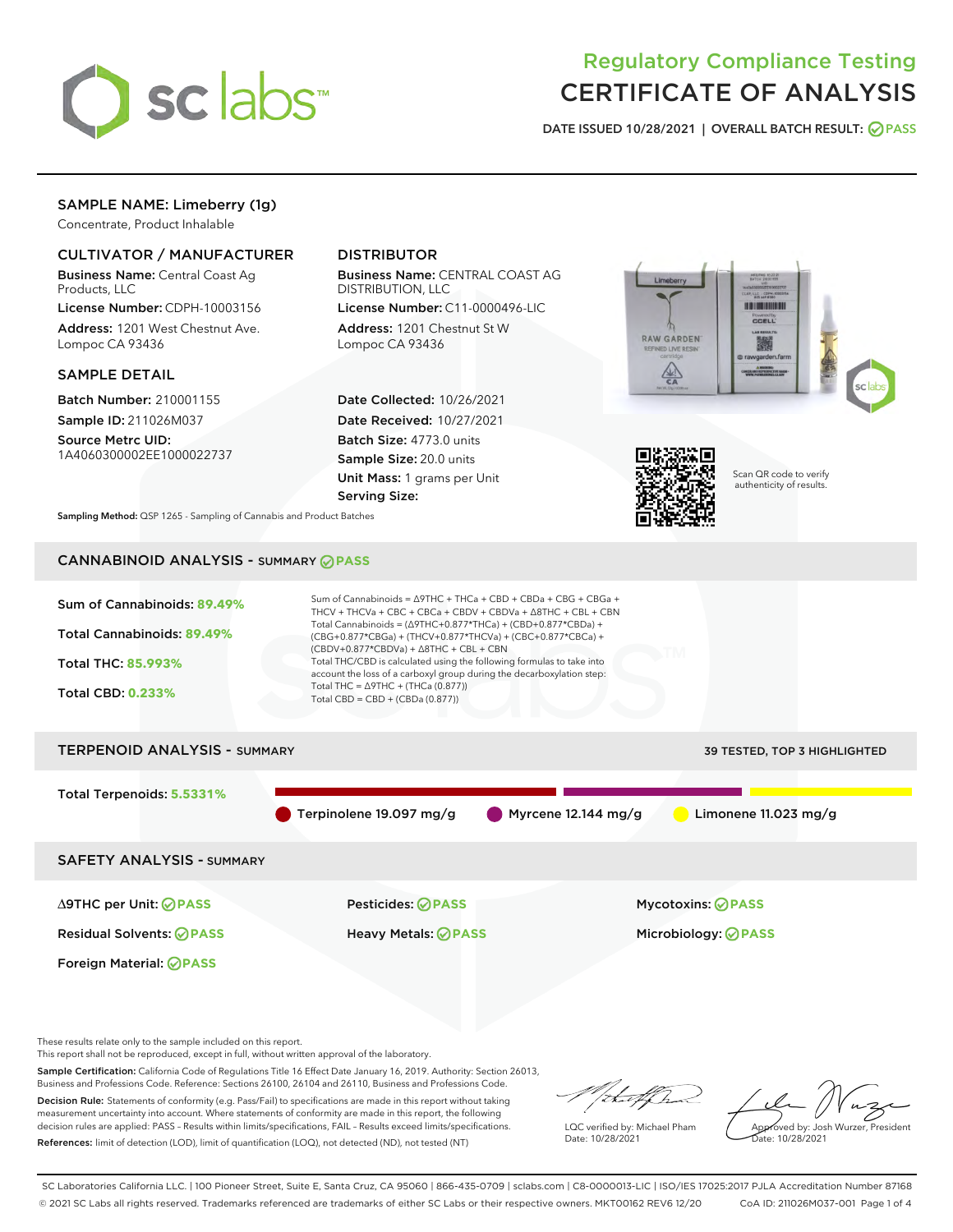



LIMEBERRY (1G) | DATE ISSUED 10/28/2021 | OVERALL BATCH RESULT: 0 PASS

#### CANNABINOID TEST RESULTS - 10/28/2021 2 PASS

Tested by high-performance liquid chromatography with diode-array detection (HPLC-DAD). **Method:** QSP 1157 - Analysis of Cannabinoids by HPLC-DAD

#### TOTAL CANNABINOIDS: **89.49%**

Total Cannabinoids (Total THC) + (Total CBD) + (Total CBG) + (Total THCV) + (Total CBC) + (Total CBDV) + ∆8THC + CBL + CBN

TOTAL THC: **85.993%** Total THC (∆9THC+0.877\*THCa)

TOTAL CBD: **0.233%**

Total CBD (CBD+0.877\*CBDa)

TOTAL CBG: 2.708% Total CBG (CBG+0.877\*CBGa)

TOTAL THCV: 0.45% Total THCV (THCV+0.877\*THCVa)

TOTAL CBC: ND Total CBC (CBC+0.877\*CBCa)

TOTAL CBDV: ND Total CBDV (CBDV+0.877\*CBDVa)

| <b>COMPOUND</b>            | LOD/LOQ<br>(mg/g) | <b>MEASUREMENT</b><br><b>UNCERTAINTY</b><br>(mg/g) | <b>RESULT</b><br>(mg/g) | <b>RESULT</b><br>(%) |
|----------------------------|-------------------|----------------------------------------------------|-------------------------|----------------------|
| Δ9THC                      | 0.06 / 0.26       | ±29.582                                            | 859.93                  | 85.993               |
| <b>CBG</b>                 | 0.06 / 0.19       | ±1.067                                             | 27.08                   | 2.708                |
| <b>THCV</b>                | 0.1/0.2           | ±0.22                                              | 4.5                     | 0.45                 |
| <b>CBD</b>                 | 0.07/0.29         | ±0.108                                             | 2.33                    | 0.233                |
| <b>CBN</b>                 | 0.1 / 0.3         | ±0.07                                              | 1.1                     | 0.11                 |
| $\triangle$ 8THC           | 0.1 / 0.4         | N/A                                                | <b>ND</b>               | <b>ND</b>            |
| <b>THCa</b>                | 0.05/0.14         | N/A                                                | <b>ND</b>               | <b>ND</b>            |
| <b>THCVa</b>               | 0.07/0.20         | N/A                                                | <b>ND</b>               | <b>ND</b>            |
| <b>CBDa</b>                | 0.02/0.19         | N/A                                                | <b>ND</b>               | <b>ND</b>            |
| <b>CBDV</b>                | 0.04 / 0.15       | N/A                                                | <b>ND</b>               | <b>ND</b>            |
| <b>CBDVa</b>               | 0.03/0.53         | N/A                                                | <b>ND</b>               | <b>ND</b>            |
| <b>CBGa</b>                | 0.1/0.2           | N/A                                                | <b>ND</b>               | <b>ND</b>            |
| <b>CBL</b>                 | 0.06 / 0.24       | N/A                                                | <b>ND</b>               | <b>ND</b>            |
| <b>CBC</b>                 | 0.2 / 0.5         | N/A                                                | <b>ND</b>               | <b>ND</b>            |
| <b>CBCa</b>                | 0.07/0.28         | N/A                                                | <b>ND</b>               | <b>ND</b>            |
| <b>SUM OF CANNABINOIDS</b> |                   |                                                    | 894.9 mg/g              | 89.49%               |

#### **UNIT MASS: 1 grams per Unit**

| ∆9THC per Unit                         | 1120 per-package limit | 859.93 mg/unit | <b>PASS</b> |
|----------------------------------------|------------------------|----------------|-------------|
| <b>Total THC per Unit</b>              |                        | 859.93 mg/unit |             |
| <b>CBD per Unit</b>                    |                        | $2.33$ mg/unit |             |
| <b>Total CBD per Unit</b>              |                        | $2.33$ mg/unit |             |
| <b>Sum of Cannabinoids</b><br>per Unit |                        | 894.9 mg/unit  |             |
| <b>Total Cannabinoids</b><br>per Unit  |                        | 894.9 mg/unit  |             |

#### TERPENOID TEST RESULTS - 10/28/2021

Terpene analysis utilizing gas chromatography-flame ionization detection (GC-FID). **Method:** QSP 1192 - Analysis of Terpenoids by GC-FID

| <b>COMPOUND</b>         | LOD/LOQ<br>(mg/g)    | <b>MEASUREMENT</b><br><b>UNCERTAINTY</b><br>(mg/g) | <b>RESULT</b><br>(mg/g)                         | <b>RESULT</b><br>(%) |
|-------------------------|----------------------|----------------------------------------------------|-------------------------------------------------|----------------------|
| Terpinolene             | 0.008 / 0.026        | ±0.3915                                            | 19.097                                          | 1.9097               |
| <b>Myrcene</b>          | 0.008 / 0.025        | ±0.1567                                            | 12.144                                          | 1.2144               |
| Limonene                | 0.005 / 0.016        | ±0.1576                                            | 11.023                                          | 1.1023               |
| $\beta$ Caryophyllene   | 0.004 / 0.012        | ±0.0920                                            | 2.585                                           | 0.2585               |
| $\beta$ Pinene          | 0.004 / 0.014        | ±0.0280                                            | 2.436                                           | 0.2436               |
| $\alpha$ Pinene         | 0.005 / 0.017        | ±0.0153                                            | 1.784                                           | 0.1784               |
| Linalool                | 0.009 / 0.032        | ±0.0317                                            | 0.835                                           | 0.0835               |
| $\alpha$ Humulene       | 0.009 / 0.029        | ±0.0229                                            | 0.713                                           | 0.0713               |
| $\alpha$ Phellandrene   | <i>0.006 / 0.020</i> | ±0.0084                                            | 0.614                                           | 0.0614               |
| 3 Carene                | 0.005 / 0.018        | ±0.0074                                            | 0.522                                           | 0.0522               |
| $\alpha$ Terpinene      | 0.005 / 0.017        | ±0.0073                                            | 0.489                                           | 0.0489               |
| Fenchol                 | 0.010 / 0.034        | ±0.0188                                            | 0.487                                           | 0.0487               |
| Ocimene                 | 0.011 / 0.038        | ±0.0153                                            | 0.478                                           | 0.0478               |
| Terpineol               | 0.016 / 0.055        | ±0.0287                                            | 0.467                                           | 0.0467               |
| trans-β-Farnesene       | 0.008 / 0.025        | ±0.0140                                            | 0.395                                           | 0.0395               |
| $\gamma$ Terpinene      | 0.006 / 0.018        | ±0.0060                                            | 0.347                                           | 0.0347               |
| Camphene                | 0.005 / 0.015        | ±0.0023                                            | 0.197                                           | 0.0197               |
| Valencene               | 0.009 / 0.030        | ±0.0086                                            | 0.125                                           | 0.0125               |
| <b>Borneol</b>          | 0.005 / 0.016        | ±0.0039                                            | 0.094                                           | 0.0094               |
| Sabinene                | 0.004 / 0.014        | ±0.0010                                            | 0.082                                           | 0.0082               |
| $\alpha$ Bisabolol      | 0.008 / 0.026        | ±0.0034                                            | 0.063                                           | 0.0063               |
| p-Cymene                | 0.005 / 0.016        | ±0.0014                                            | 0.052                                           | 0.0052               |
| Eucalyptol              | 0.006 / 0.018        | ±0.0013                                            | 0.052                                           | 0.0052               |
| Fenchone                | 0.009 / 0.028        | ±0.0013                                            | 0.045                                           | 0.0045               |
| Sabinene Hydrate        | 0.006 / 0.022        | ±0.0015                                            | 0.039                                           | 0.0039               |
| Guaiol                  | 0.009 / 0.030        | ±0.0018                                            | 0.039                                           | 0.0039               |
| Geraniol                | 0.002 / 0.007        | ±0.0016                                            | 0.037                                           | 0.0037               |
| Nerolidol               | 0.009 / 0.028        | ±0.0021                                            | 0.034                                           | 0.0034               |
| <b>Geranyl Acetate</b>  | 0.004 / 0.014        | ±0.0011                                            | 0.027                                           | 0.0027               |
| Citronellol             | 0.003 / 0.010        | ±0.0008                                            | 0.016                                           | 0.0016               |
| Nerol                   | 0.003 / 0.011        | ±0.0006                                            | 0.013                                           | 0.0013               |
| Caryophyllene<br>Oxide  | 0.010 / 0.033        | N/A                                                | <loq< th=""><th><loq< th=""></loq<></th></loq<> | <loq< th=""></loq<>  |
| (-)-Isopulegol          | 0.005 / 0.016        | N/A                                                | ND                                              | ND                   |
| Camphor                 | 0.006 / 0.019        | N/A                                                | ND                                              | ND                   |
| Isoborneol              | 0.004 / 0.012        | N/A                                                | <b>ND</b>                                       | ND                   |
| Menthol                 | 0.008 / 0.025        | N/A                                                | ND                                              | ND                   |
| R-(+)-Pulegone          | 0.003 / 0.011        | N/A                                                | ND                                              | ND                   |
| $\alpha$ Cedrene        | 0.005 / 0.016        | N/A                                                | <b>ND</b>                                       | ND                   |
| Cedrol                  | 0.008 / 0.027        | N/A                                                | ND                                              | ND                   |
| <b>TOTAL TERPENOIDS</b> |                      |                                                    | 55.331 mg/g                                     | 5.5331%              |

SC Laboratories California LLC. | 100 Pioneer Street, Suite E, Santa Cruz, CA 95060 | 866-435-0709 | sclabs.com | C8-0000013-LIC | ISO/IES 17025:2017 PJLA Accreditation Number 87168 © 2021 SC Labs all rights reserved. Trademarks referenced are trademarks of either SC Labs or their respective owners. MKT00162 REV6 12/20 CoA ID: 211026M037-001 Page 2 of 4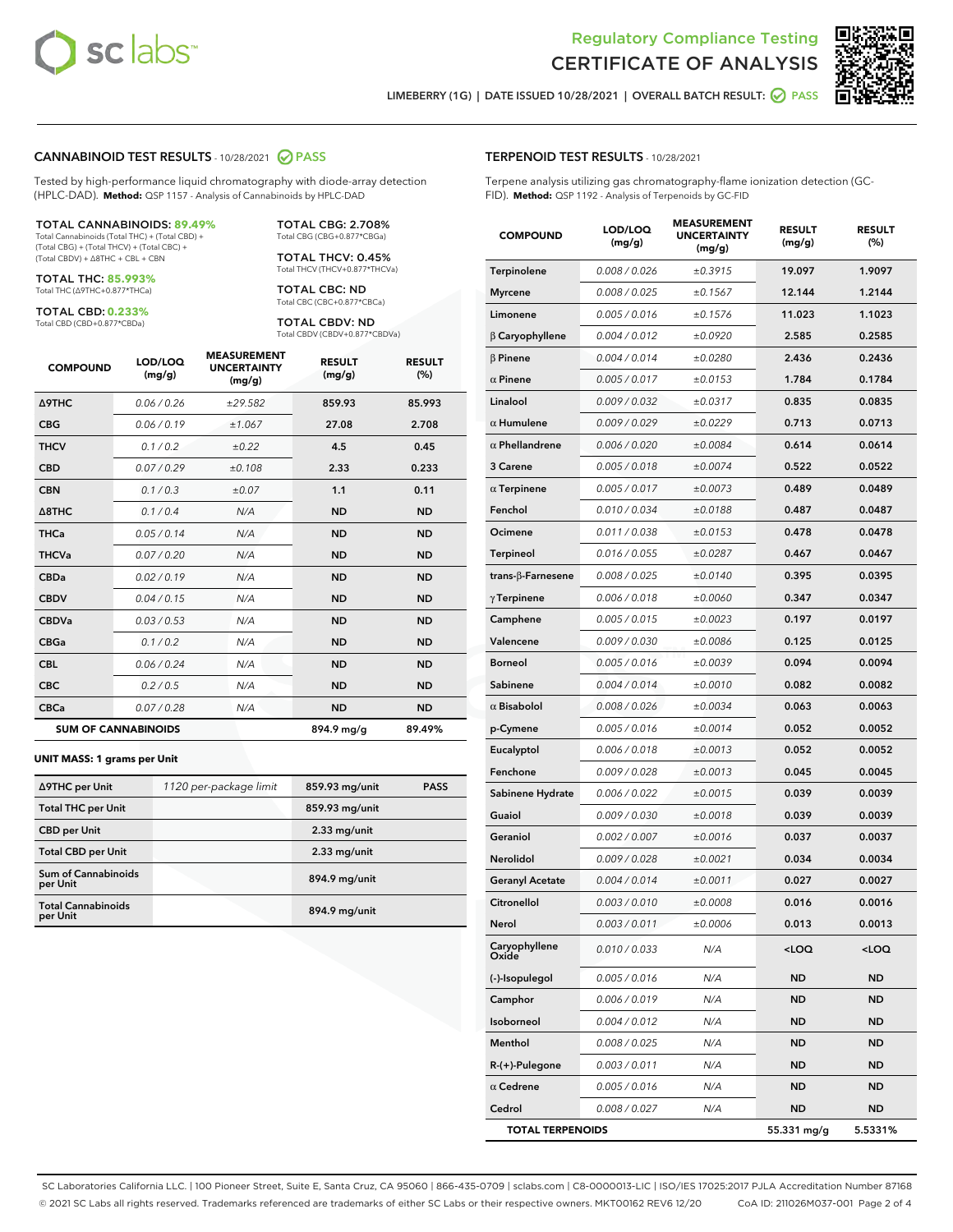



LIMEBERRY (1G) | DATE ISSUED 10/28/2021 | OVERALL BATCH RESULT: O PASS

## CATEGORY 1 PESTICIDE TEST RESULTS - 10/27/2021 2 PASS

Pesticide and plant growth regulator analysis utilizing high-performance liquid chromatography-mass spectrometry (HPLC-MS) or gas chromatography-mass spectrometry (GC-MS). \*GC-MS utilized where indicated. **Method:** QSP 1212 - Analysis of Pesticides and Mycotoxins by LC-MS or QSP 1213 - Analysis of Pesticides by GC-MS

| <b>COMPOUND</b>             | LOD/LOQ<br>$(\mu g/g)$ | <b>ACTION</b><br><b>LIMIT</b><br>$(\mu g/g)$ | <b>MEASUREMENT</b><br><b>UNCERTAINTY</b><br>$(\mu g/g)$ | <b>RESULT</b><br>$(\mu g/g)$ | <b>RESULT</b> |
|-----------------------------|------------------------|----------------------------------------------|---------------------------------------------------------|------------------------------|---------------|
| Aldicarb                    | 0.03/0.08              | $>$ LOD                                      | N/A                                                     | <b>ND</b>                    | <b>PASS</b>   |
| Carbofuran                  | 0.02 / 0.05            | $\ge$ LOD                                    | N/A                                                     | <b>ND</b>                    | <b>PASS</b>   |
| Chlordane*                  | 0.03/0.08              | $>$ LOD                                      | N/A                                                     | <b>ND</b>                    | <b>PASS</b>   |
| Chlorfenapyr*               | 0.03/0.10              | $\ge$ LOD                                    | N/A                                                     | <b>ND</b>                    | <b>PASS</b>   |
| Chlorpyrifos                | 0.02 / 0.06            | $\ge$ LOD                                    | N/A                                                     | <b>ND</b>                    | <b>PASS</b>   |
| Coumaphos                   | 0.02 / 0.07            | $\ge$ LOD                                    | N/A                                                     | <b>ND</b>                    | <b>PASS</b>   |
| Daminozide                  | 0.02 / 0.07            | $\ge$ LOD                                    | N/A                                                     | <b>ND</b>                    | <b>PASS</b>   |
| <b>DDVP</b><br>(Dichlorvos) | 0.03/0.09              | $\ge$ LOD                                    | N/A                                                     | <b>ND</b>                    | <b>PASS</b>   |
| <b>Dimethoate</b>           | 0.03/0.08              | $\ge$ LOD                                    | N/A                                                     | <b>ND</b>                    | <b>PASS</b>   |
| Ethoprop(hos)               | 0.03/0.10              | $\ge$ LOD                                    | N/A                                                     | <b>ND</b>                    | <b>PASS</b>   |
| Etofenprox                  | 0.02 / 0.06            | $\ge$ LOD                                    | N/A                                                     | <b>ND</b>                    | <b>PASS</b>   |
| Fenoxycarb                  | 0.03/0.08              | $\ge$ LOD                                    | N/A                                                     | <b>ND</b>                    | <b>PASS</b>   |
| Fipronil                    | 0.03/0.08              | $>$ LOD                                      | N/A                                                     | <b>ND</b>                    | <b>PASS</b>   |
| Imazalil                    | 0.02 / 0.06            | $>$ LOD                                      | N/A                                                     | <b>ND</b>                    | <b>PASS</b>   |
| Methiocarb                  | 0.02 / 0.07            | $\ge$ LOD                                    | N/A                                                     | <b>ND</b>                    | <b>PASS</b>   |
| Methyl<br>parathion         | 0.03/0.10              | $\ge$ LOD                                    | N/A                                                     | <b>ND</b>                    | <b>PASS</b>   |
| <b>Mevinphos</b>            | 0.03/0.09              | $\ge$ LOD                                    | N/A                                                     | <b>ND</b>                    | <b>PASS</b>   |
| Paclobutrazol               | 0.02 / 0.05            | $>$ LOD                                      | N/A                                                     | <b>ND</b>                    | <b>PASS</b>   |
| Propoxur                    | 0.03/0.09              | $\ge$ LOD                                    | N/A                                                     | <b>ND</b>                    | <b>PASS</b>   |
| Spiroxamine                 | 0.03/0.08              | $\ge$ LOD                                    | N/A                                                     | <b>ND</b>                    | <b>PASS</b>   |
| Thiacloprid                 | 0.03/0.10              | $\ge$ LOD                                    | N/A                                                     | <b>ND</b>                    | <b>PASS</b>   |

#### CATEGORY 2 PESTICIDE TEST RESULTS - 10/27/2021 @ PASS

| <b>COMPOUND</b>          | LOD/LOQ<br>$(\mu g/g)$ | <b>ACTION</b><br>LIMIT<br>$(\mu g/g)$ | <b>MEASUREMENT</b><br><b>UNCERTAINTY</b><br>$(\mu g/g)$ | <b>RESULT</b><br>$(\mu g/g)$ | <b>RESULT</b> |  |
|--------------------------|------------------------|---------------------------------------|---------------------------------------------------------|------------------------------|---------------|--|
| Abamectin                | 0.03/0.10              | 0.1                                   | N/A                                                     | <b>ND</b>                    | <b>PASS</b>   |  |
| Acephate                 | 0.02/0.07              | 0.1                                   | N/A                                                     | <b>ND</b>                    | <b>PASS</b>   |  |
| Acequinocyl              | 0.02/0.07              | 0.1                                   | N/A                                                     | <b>ND</b>                    | <b>PASS</b>   |  |
| Acetamiprid              | 0.02 / 0.05            | 0.1                                   | N/A                                                     | <b>ND</b>                    | <b>PASS</b>   |  |
| Azoxystrobin             | 0.02/0.07              | 0.1                                   | N/A                                                     | <b>ND</b>                    | <b>PASS</b>   |  |
| <b>Bifenazate</b>        | 0.01 / 0.04            | 0.1                                   | N/A                                                     | <b>ND</b>                    | <b>PASS</b>   |  |
| <b>Bifenthrin</b>        | 0 02 / 0 05            | 3                                     | N/A                                                     | <b>ND</b>                    | <b>PASS</b>   |  |
| <b>Boscalid</b>          | 0.03/0.09              | 0.1                                   | N/A                                                     | <b>ND</b>                    | <b>PASS</b>   |  |
| Captan                   | 0.19/0.57              | 0.7                                   | N/A                                                     | <b>ND</b>                    | <b>PASS</b>   |  |
| Carbaryl                 | 0.02/0.06              | 0.5                                   | N/A                                                     | <b>ND</b>                    | <b>PASS</b>   |  |
| Chlorantranilip-<br>role | 0.04/0.12              | 10                                    | N/A                                                     | <b>ND</b>                    | <b>PASS</b>   |  |
| Clofentezine             | 0.03/0.09              | 0.1                                   | N/A                                                     | <b>ND</b>                    | <b>PASS</b>   |  |

## CATEGORY 2 PESTICIDE TEST RESULTS - 10/27/2021 continued

| <b>COMPOUND</b>               | LOD/LOQ<br>$(\mu g/g)$ | <b>ACTION</b><br>LIMIT<br>$(\mu g/g)$ | <b>MEASUREMENT</b><br><b>UNCERTAINTY</b><br>$(\mu g/g)$ | <b>RESULT</b><br>(µg/g) | <b>RESULT</b> |
|-------------------------------|------------------------|---------------------------------------|---------------------------------------------------------|-------------------------|---------------|
| Cyfluthrin                    | 0.12 / 0.38            | 2                                     | N/A                                                     | <b>ND</b>               | <b>PASS</b>   |
| Cypermethrin                  | 0.11 / 0.32            | 1                                     | N/A                                                     | <b>ND</b>               | PASS          |
| Diazinon                      | 0.02 / 0.05            | 0.1                                   | N/A                                                     | ND                      | PASS          |
| Dimethomorph                  | 0.03 / 0.09            | 2                                     | N/A                                                     | ND                      | <b>PASS</b>   |
| Etoxazole                     | 0.02 / 0.06            | 0.1                                   | N/A                                                     | ND                      | PASS          |
| Fenhexamid                    | 0.03 / 0.09            | 0.1                                   | N/A                                                     | ND                      | <b>PASS</b>   |
| Fenpyroximate                 | 0.02 / 0.06            | 0.1                                   | N/A                                                     | ND                      | <b>PASS</b>   |
| Flonicamid                    | 0.03 / 0.10            | 0.1                                   | N/A                                                     | <b>ND</b>               | <b>PASS</b>   |
| Fludioxonil                   | 0.03 / 0.10            | 0.1                                   | N/A                                                     | ND                      | <b>PASS</b>   |
| Hexythiazox                   | 0.02 / 0.07            | 0.1                                   | N/A                                                     | <b>ND</b>               | PASS          |
| Imidacloprid                  | 0.04 / 0.11            | 5                                     | N/A                                                     | <b>ND</b>               | <b>PASS</b>   |
| Kresoxim-methyl               | 0.02 / 0.07            | 0.1                                   | N/A                                                     | <b>ND</b>               | <b>PASS</b>   |
| <b>Malathion</b>              | 0.03 / 0.09            | 0.5                                   | N/A                                                     | ND                      | <b>PASS</b>   |
| Metalaxyl                     | 0.02 / 0.07            | $\overline{c}$                        | N/A                                                     | <b>ND</b>               | <b>PASS</b>   |
| Methomyl                      | 0.03 / 0.10            | $\mathcal{I}$                         | N/A                                                     | ND                      | PASS          |
| Myclobutanil                  | 0.03 / 0.09            | 0.1                                   | N/A                                                     | <b>ND</b>               | <b>PASS</b>   |
| Naled                         | 0.02 / 0.07            | 0.1                                   | N/A                                                     | ND                      | <b>PASS</b>   |
| Oxamyl                        | 0.04 / 0.11            | 0.5                                   | N/A                                                     | ND                      | PASS          |
| Pentachloronitro-<br>benzene* | 0.03 / 0.09            | 0.1                                   | N/A                                                     | ND                      | PASS          |
| Permethrin                    | 0.04 / 0.12            | 0.5                                   | N/A                                                     | <b>ND</b>               | <b>PASS</b>   |
| Phosmet                       | 0.03 / 0.10            | 0.1                                   | N/A                                                     | ND                      | PASS          |
| Piperonylbu-<br>toxide        | 0.02 / 0.07            | 3                                     | N/A                                                     | ND                      | <b>PASS</b>   |
| Prallethrin                   | 0.03 / 0.08            | 0.1                                   | N/A                                                     | <b>ND</b>               | <b>PASS</b>   |
| Propiconazole                 | 0.02 / 0.07            | 0.1                                   | N/A                                                     | ND                      | PASS          |
| Pyrethrins                    | 0.04 / 0.12            | 0.5                                   | N/A                                                     | ND                      | <b>PASS</b>   |
| Pyridaben                     | 0.02 / 0.07            | 0.1                                   | N/A                                                     | <b>ND</b>               | <b>PASS</b>   |
| Spinetoram                    | 0.02 / 0.07            | 0.1                                   | N/A                                                     | ND                      | PASS          |
| Spinosad                      | 0.02 / 0.07            | 0.1                                   | N/A                                                     | <b>ND</b>               | <b>PASS</b>   |
| Spiromesifen                  | 0.02 / 0.05            | 0.1                                   | N/A                                                     | ND                      | <b>PASS</b>   |
| Spirotetramat                 | 0.02 / 0.06            | 0.1                                   | N/A                                                     | ND                      | PASS          |
| Tebuconazole                  | 0.02 / 0.07            | 0.1                                   | N/A                                                     | ND                      | <b>PASS</b>   |
| Thiamethoxam                  | 0.03 / 0.10            | 5                                     | N/A                                                     | ND                      | <b>PASS</b>   |
| Trifloxystrobin               | 0.03 / 0.08            | 0.1                                   | N/A                                                     | <b>ND</b>               | <b>PASS</b>   |

SC Laboratories California LLC. | 100 Pioneer Street, Suite E, Santa Cruz, CA 95060 | 866-435-0709 | sclabs.com | C8-0000013-LIC | ISO/IES 17025:2017 PJLA Accreditation Number 87168 © 2021 SC Labs all rights reserved. Trademarks referenced are trademarks of either SC Labs or their respective owners. MKT00162 REV6 12/20 CoA ID: 211026M037-001 Page 3 of 4